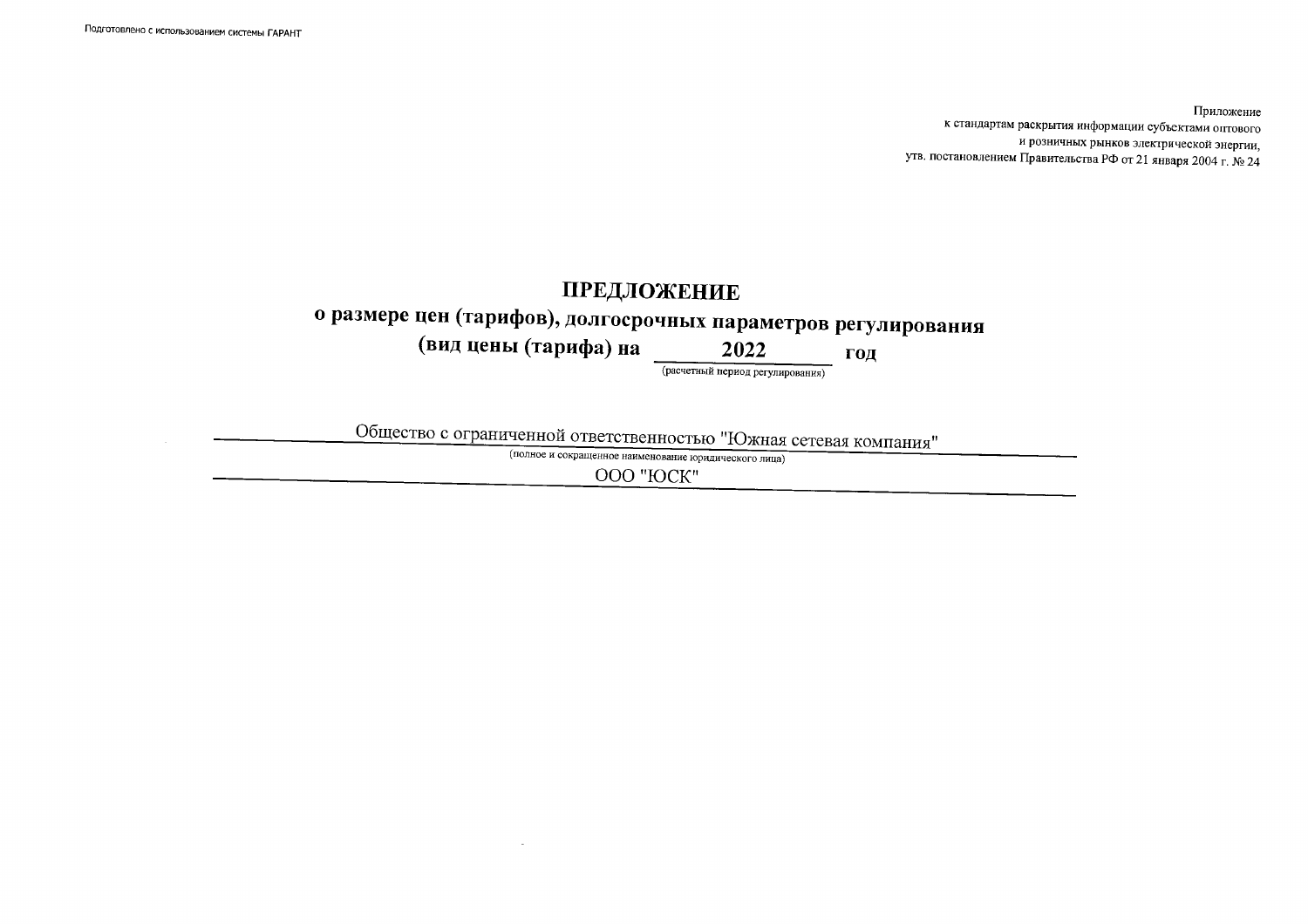Приложение № 1 к предложению о размере цен (тарифов), долгосрочных параметров регулирования

 $\sim 10^7$ 

## Раздел 1. Информация об организации

| Полное наименование                                            |            | Общество с ограниченной ответственностью "Южная сетевая компания"       |  |  |  |  |
|----------------------------------------------------------------|------------|-------------------------------------------------------------------------|--|--|--|--|
| Сокращенное наименование                                       |            | OOO "ЮСК"                                                               |  |  |  |  |
| Место нахождения                                               |            | 614064, Пермский край, г. Пермь, ул. Усольская, д. 5 А Литера В, офис 3 |  |  |  |  |
| Фактический адрес                                              |            | 617763, Пермский край, г. Чайковский, ул. Мира, дом, 4, офис 6          |  |  |  |  |
| <b>HHH</b>                                                     | 5904376091 |                                                                         |  |  |  |  |
| КПП                                                            | 590401001  |                                                                         |  |  |  |  |
| Ф.И.О. руководителя                                            |            | Щинов Андрей Михайлович                                                 |  |  |  |  |
| Адрес электронной почты                                        |            | usk-159@yandex.ru                                                       |  |  |  |  |
| Контактный телефон (342) 258-38-90, 88002009537 (многоканальны |            |                                                                         |  |  |  |  |
| Факс                                                           |            |                                                                         |  |  |  |  |

 $\sim$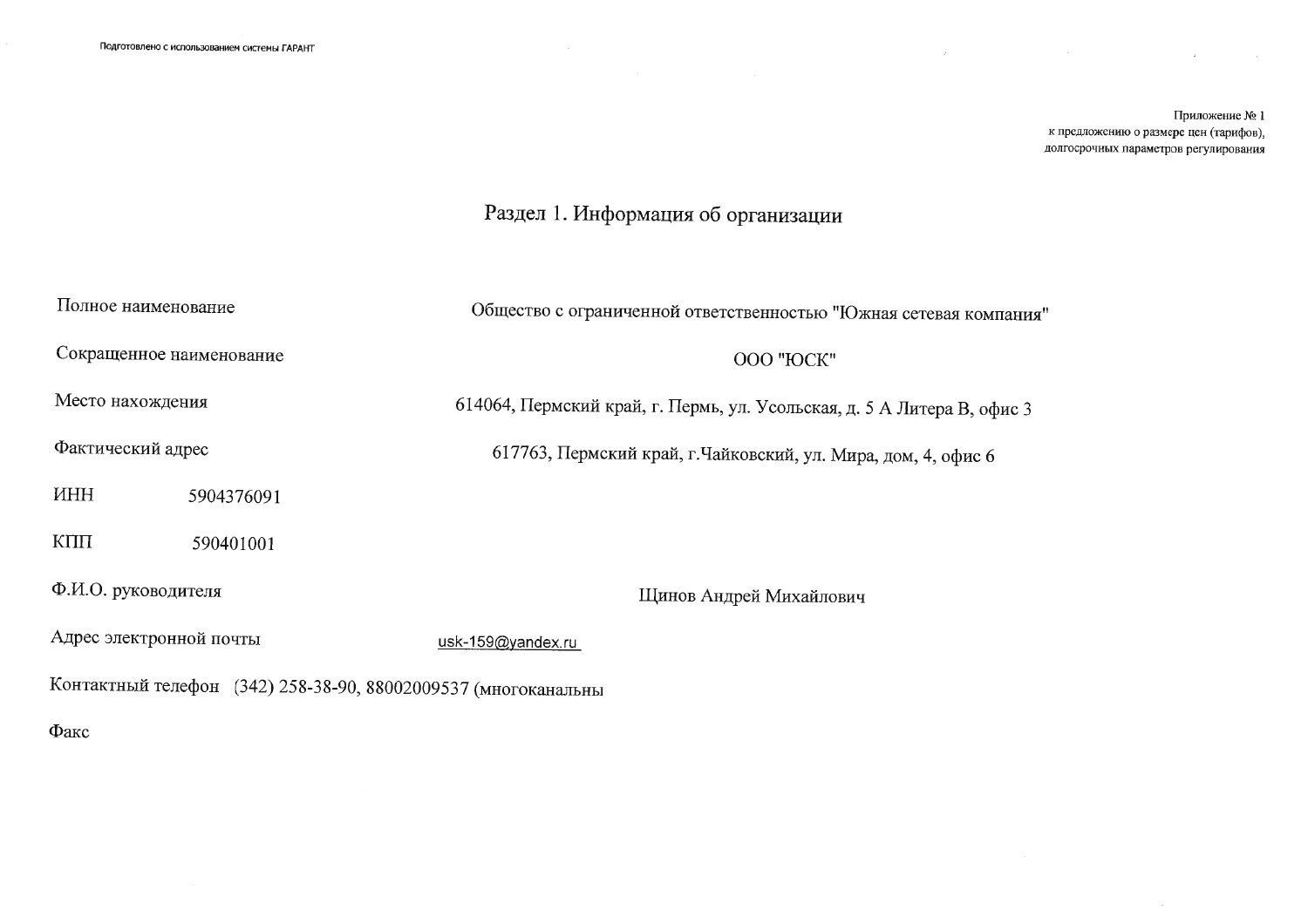Приложение № 2 к предложению о размере цен (тарифов), долгосрочных параметров регулирования

Раздел 2. Основные показатели деятельности организаций, относящихся к субъектам естественных монополий, а также коммерческого оператора оптового рынка электрической энергии (мощности)

| $N_2$     | Наименование показателей                     | Единица       | Фактические показатели |                    |                     |
|-----------|----------------------------------------------|---------------|------------------------|--------------------|---------------------|
| $\Pi/\Pi$ |                                              | измерения     | за год, предшествующий | Показатели.        | Предложения         |
|           |                                              |               |                        | утвержденные       | на расчетный период |
| 1.        | Показатели эффективности                     |               | базовому периоду       | на базовый период. | регулирования.      |
|           | деятельности организации                     |               |                        |                    |                     |
| 1.1.      | Выручка                                      | тыс. рублей   |                        |                    |                     |
| 1.2.      | Прибыль (убыток) от продаж                   | тыс. рублей   |                        | 16996,79           | 32890,03            |
| 1.3.      | ЕВІТДА (прибыль до процентов,                | тыс. рублей   |                        |                    |                     |
|           | налогов и амортизации)                       |               |                        |                    |                     |
| 1.4.      | Чистая прибыль (убыток)                      | тыс. рублей   |                        |                    |                     |
| 2.        | Показатели рентабельности                    |               |                        | 561,1              | 5842                |
|           | организации                                  |               |                        |                    |                     |
| 2.1.      | Рентабельность продаж (величина              | процент       |                        |                    |                     |
|           | прибыли от продаж в каждом рубле             |               |                        | 4,45               | 24,91               |
|           | выручки). Нормальное значение для            |               |                        |                    |                     |
|           | данной отрасли от 9 процентов и              |               |                        |                    |                     |
|           | более                                        |               |                        |                    |                     |
| 3.        | Показатели регулируемых видов                |               |                        |                    |                     |
|           | деятельности организации                     |               |                        |                    |                     |
| 3.1.      | Расчетный объем услуг в части управ-         | MBT           |                        |                    |                     |
|           | ления технологическими режимами <sup>2</sup> |               |                        |                    |                     |
| 3.2.      | Расчетный объем услуг в части                | <b>МВт</b> ·ч |                        |                    |                     |
|           | обеспечения надежности $^2$                  |               |                        |                    |                     |
| 3.3.      | Заявленная мощность <sup>3</sup>             | MBT           |                        |                    |                     |
| 3.4.      | Объем полезного отпуска                      | тыс. кВт ч    |                        | 3,696              | 3,696               |
|           | электроэнергии — всего <sup>3</sup>          |               |                        | 14768              | 14768               |
| 3.5.      | Объем полезного отпуска электроэнер-         | тыс. кВт ч    |                        |                    |                     |
|           |                                              |               |                        | 14768              | 14768               |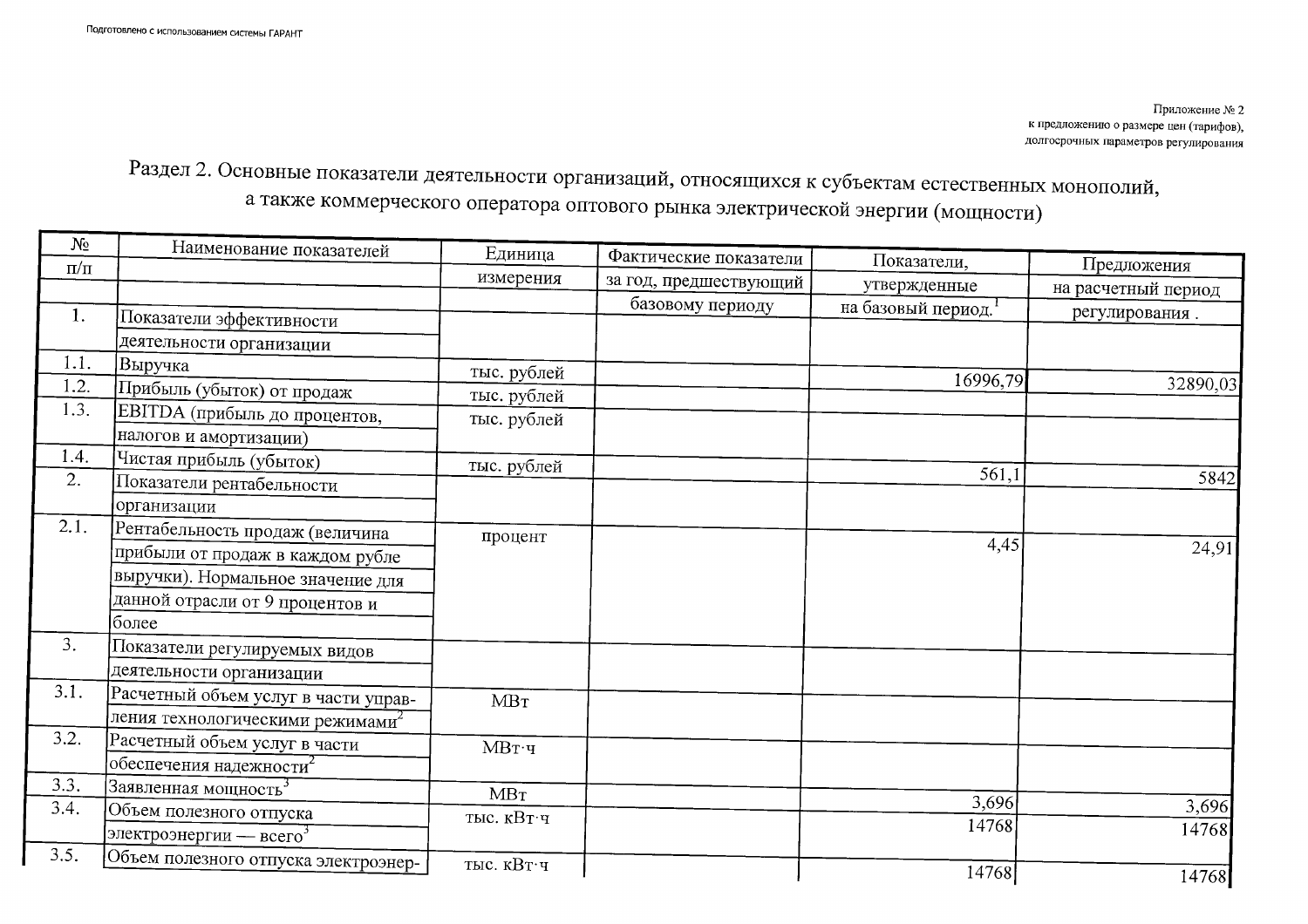| $N_2$         | Наименование показателей                           | Единица     | Фактические показатели | Показатели,        | Предложения         |  |
|---------------|----------------------------------------------------|-------------|------------------------|--------------------|---------------------|--|
| $\Pi\!/\!\Pi$ |                                                    | измерения   | за год, предшествующий | утвержденные       | на расчетный период |  |
|               |                                                    |             | базовому периоду       | на базовый период. | регулирования.      |  |
|               | гии населению и приравненным                       |             |                        |                    |                     |  |
|               | к нему категориям потребителей <sup>3</sup>        |             |                        |                    |                     |  |
| 3.6.          | Норматив потерь электрической                      | процент     |                        | 8,78               | 8,78                |  |
|               | энергии (с указанием реквизитов                    |             |                        |                    |                     |  |
|               | приказа Минэнерго России, которым                  |             |                        |                    |                     |  |
|               | утверждены нормативы) <sup>3</sup>                 |             |                        |                    |                     |  |
| 3.7.          | Реквизиты программы энергоэффек-                   |             |                        |                    |                     |  |
|               | тивности (кем утверждена, дата                     |             | Не утверждена          | Не утверждена      |                     |  |
|               | утверждения, номер приказа) <sup>3</sup>           |             |                        |                    | Не утверждена       |  |
| 3.8.          | Суммарный объем производства и                     | $MB$ т·ч    |                        |                    |                     |  |
|               | потребления электрической энергии                  |             |                        |                    |                     |  |
|               | участниками оптового рынка                         |             |                        |                    |                     |  |
|               | электрической энергии <sup>4</sup>                 |             |                        |                    |                     |  |
| 4.            | Необходимая валовая выручка                        |             |                        | 16986,79           |                     |  |
|               | по регулируемым видам деятельности                 |             |                        |                    | 32890,03            |  |
|               | организации - всего                                |             |                        |                    |                     |  |
| 4.1.          | Расходы, связанные с производством                 | тыс. рублей |                        | 8204,59            |                     |  |
|               | и реализацией <sup>2, 4</sup> ; подконтрольные     |             |                        |                    | 13543,4             |  |
|               | расходы <sup>3</sup> — всего                       |             |                        |                    |                     |  |
|               | в том числе:                                       |             |                        |                    |                     |  |
|               | оплата труда                                       |             |                        | 4107,84            |                     |  |
|               | ремонт основных фондов                             |             |                        | 1308,89            | 8217,54             |  |
|               | материальные затраты                               |             |                        | 2787,86            | 2538                |  |
| 4.2.          | Расходы, за исключением указанных                  | тыс. рублей |                        | 4410,48            | 2787,86             |  |
|               | в подпункте 4.1 <sup>2, 4</sup> ; неподконтрольные |             |                        |                    | 9913,23             |  |
|               | расходы <sup>3</sup> — всего <sup>3</sup>          |             |                        |                    |                     |  |
| 4.3.          | Выпадающие, излишние доходы                        | тыс. рублей |                        | 0,00               |                     |  |
|               | (расходы) прошлых лет                              |             |                        |                    |                     |  |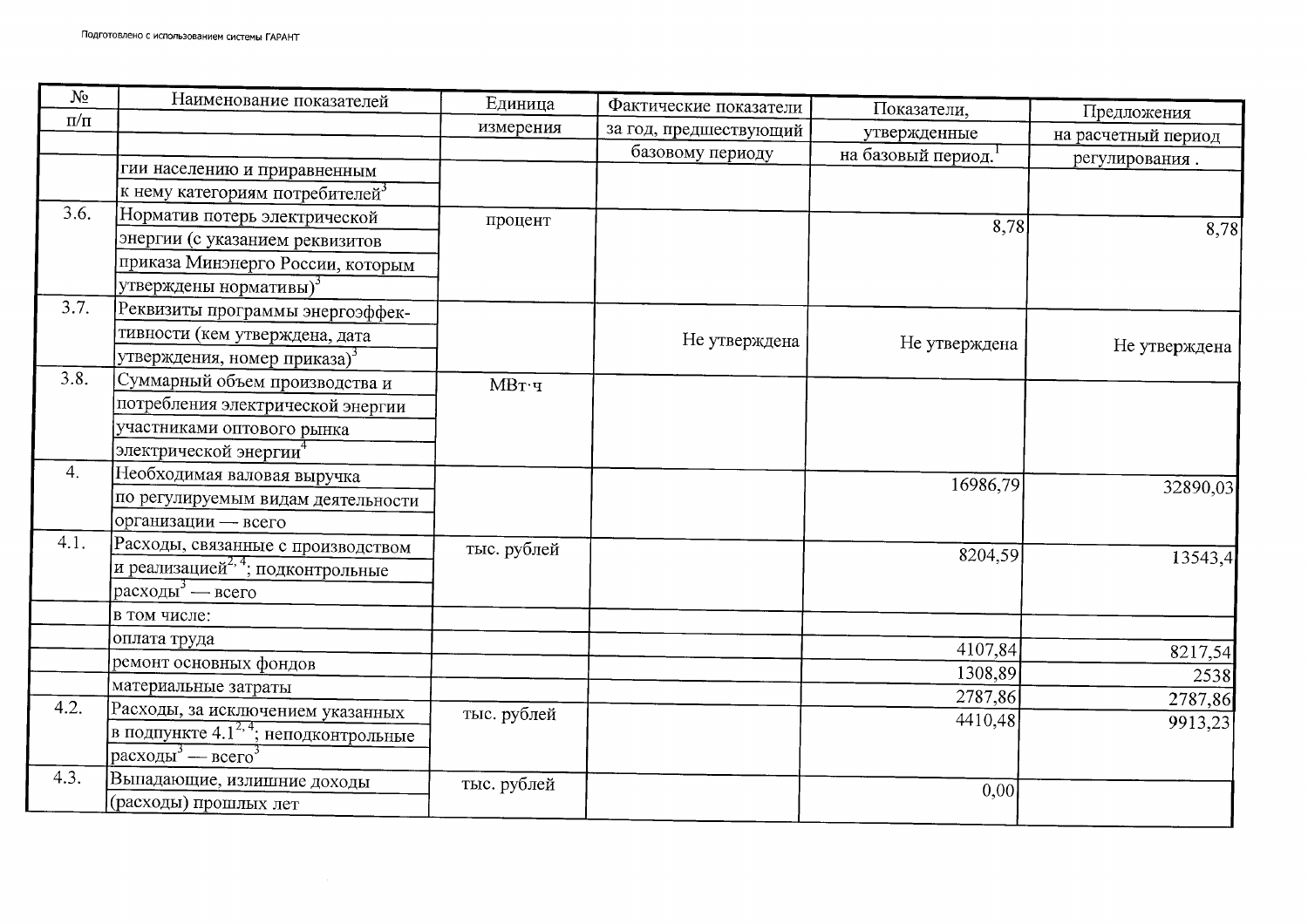| $N_2$     | Наименование показателей              | Единица     | Фактические показатели | Показатели,        | Предложения         |  |
|-----------|---------------------------------------|-------------|------------------------|--------------------|---------------------|--|
| $\pi/\pi$ |                                       | измерения   | за год, предшествующий | утвержденные       | на расчетный период |  |
|           |                                       |             | базовому периоду       | на базовый период. | регулирования.      |  |
| 4.4.      | Инвестиции, осуществляемые за счет    | тыс. рублей | Не утверждена          | Не утверждена      | Не утверждена       |  |
|           | тарифных источников                   |             |                        |                    |                     |  |
| 4.4.1.    | Реквизиты инвестиционной              |             |                        |                    |                     |  |
|           | программы (кем утверждена, дата       |             | Не утверждена          | Не утверждена      | Не утверждена       |  |
|           | утверждения, номер приказа)           |             |                        |                    |                     |  |
|           | Справочно:                            |             |                        |                    |                     |  |
|           | Объем условных единиц <sup>3</sup>    | y. e.       |                        | 418,97             | 388,41              |  |
|           | Операционные расходы на условную      | тыс. рублей |                        | 27,92              | 84,68               |  |
|           | 'единицу $^3$                         | (y, e.)     |                        |                    |                     |  |
| 5.        | Показатели численности персонала и    |             |                        |                    |                     |  |
|           | фонда оплаты труда по регулируемым    |             |                        |                    |                     |  |
|           | видам деятельности                    |             |                        |                    |                     |  |
| 5.1.      | Среднесписочная численность           | человек     |                        | 10                 | 17                  |  |
|           | персонала                             |             |                        |                    |                     |  |
| 5.2.      | Среднемесячная заработная плата       | тыс. рублей |                        | 34,232             | 40,282              |  |
|           | на одного работника                   | на человека |                        |                    |                     |  |
| 5.3.      | Реквизиты отраслевого тарифного       |             |                        |                    |                     |  |
|           | соглашения (дата утверждения, срок    |             |                        |                    |                     |  |
|           | действия)                             |             |                        |                    |                     |  |
|           | Справочно:                            |             |                        |                    |                     |  |
|           | Уставный капитал (складочный капи-    | тыс. рублей |                        | 10                 | 10 <sup>1</sup>     |  |
|           | тал, уставный фонд, вклады товарищей) |             |                        |                    |                     |  |
|           | Анализ финансовой устойчивости        | тыс. рублей |                        |                    |                     |  |
|           | по величине излишка (недостатка)      |             |                        |                    |                     |  |
|           | собственных оборотных средств         |             |                        |                    |                     |  |

<sup>-&</sup>lt;br>Базовый период — год, предшествующий расчетному периоду регулирования.

<sup>2</sup> Заполняются организацией, осуществляющей оперативно-диспетчерское управление в электроэнергетике.

з Заполняются сетевыми организациями, осуществляющими передачу электрической энергии (мощности) по электрическим сетям.

<sup>4</sup> Заполняются коммерческим оператором оптового рынка электрической энергии (мощности).